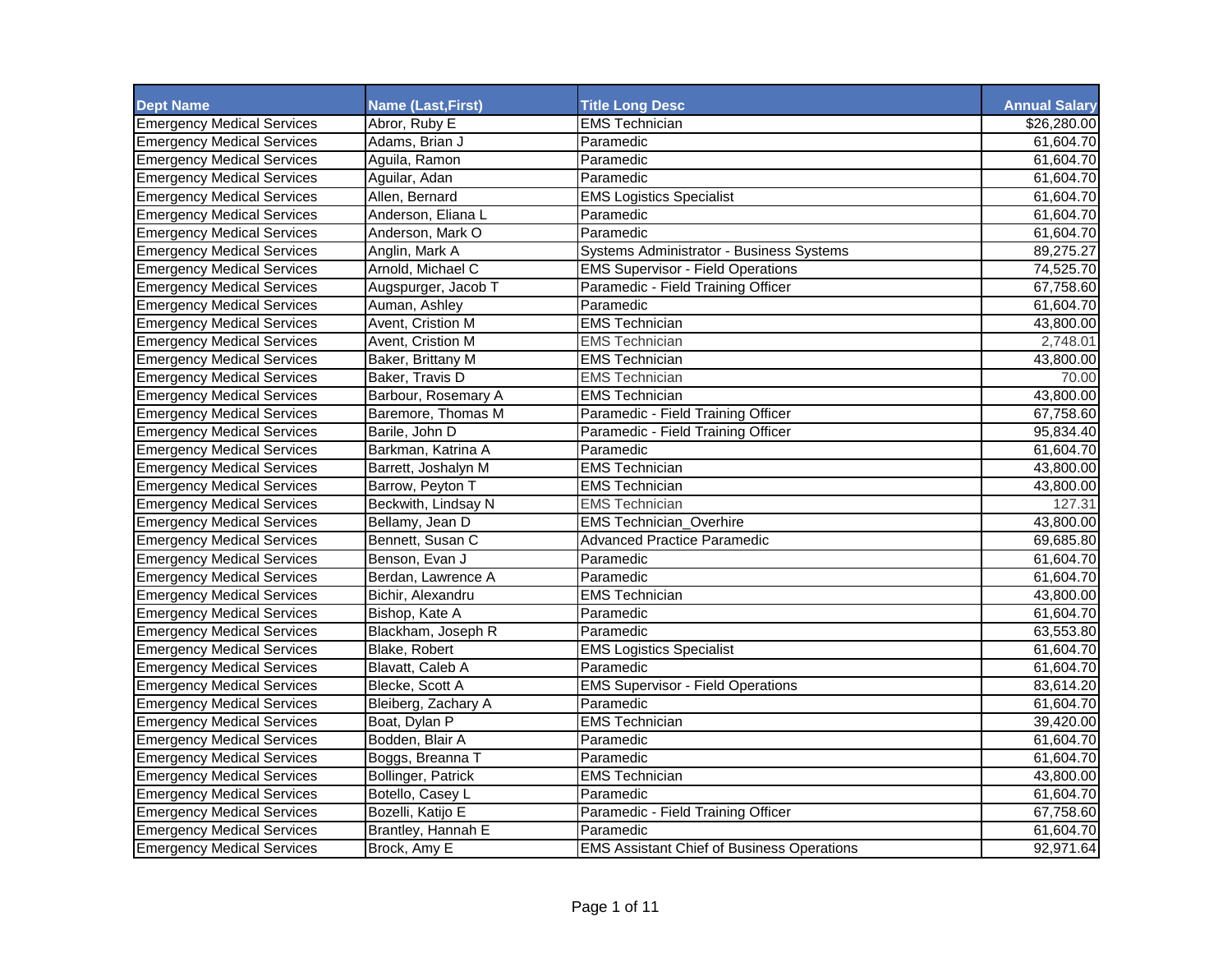| <b>Dept Name</b>                  | <b>Name (Last, First)</b> | <b>Title Long Desc</b>                           | <b>Annual Salary</b> |
|-----------------------------------|---------------------------|--------------------------------------------------|----------------------|
| <b>Emergency Medical Services</b> | Brohmer Hansen, Juliana C | <b>EMS Technician</b>                            | 2,108.07             |
| <b>Emergency Medical Services</b> | Brooks, Brian E           | <b>EMS Assistant Chief of Community Outreach</b> | 95,117.14            |
| <b>Emergency Medical Services</b> | Brown, Andrew T           | <b>EMS Technician</b>                            | 43,800.00            |
| <b>Emergency Medical Services</b> | Brown, Avery J            | <b>EMS Supervisor - Field Operations</b>         | 77,832.60            |
| <b>Emergency Medical Services</b> | Brown, Laura A            | Paramedic                                        | 61,604.70            |
| <b>Emergency Medical Services</b> | Brown, Natalie E          | <b>EMS Technician</b>                            | 43,800.00            |
| <b>Emergency Medical Services</b> | Brown, Thomas W           | EMS Technician                                   | 70.00                |
| <b>Emergency Medical Services</b> | Bryant, Jacob             | EMS Technician_Wake Works_Apprentice             | 26,280.00            |
| <b>Emergency Medical Services</b> | Bullitis, Alissa N        | Paramedic                                        | 61,604.70            |
| <b>Emergency Medical Services</b> | Bulluck, Emerson A        | <b>EMS Technician</b>                            | 43,800.00            |
| <b>Emergency Medical Services</b> | Burakowski, Linda N       | <b>EMS Supervisor - Field Operations</b>         | 86,023.20            |
| <b>Emergency Medical Services</b> | Burke, Christopher J      | <b>Advanced Practice Paramedic</b>               | 69,685.80            |
| <b>Emergency Medical Services</b> | Burrill, Andrew P         | <b>Advanced Practice Paramedic</b>               | 69,685.80            |
| <b>Emergency Medical Services</b> | Burt, Jeramy J            | <b>EMS Technician</b>                            | 43,800.00            |
| <b>Emergency Medical Services</b> | Busard, Alyssa L          | Paramedic                                        | 55,444.23            |
| <b>Emergency Medical Services</b> | Bushong, Matthew H        | Paramedic                                        | 61,604.70            |
| <b>Emergency Medical Services</b> | Bustria, Garry G          | Paramedic                                        | 61,604.70            |
| <b>Emergency Medical Services</b> | Butler, Helen R           | Paramedic                                        | 61,604.70            |
| <b>Emergency Medical Services</b> | Byrne, Connor J           | <b>EMS Technician</b>                            | 43,800.00            |
| <b>Emergency Medical Services</b> | Cabrero, Stephen J        | <b>EMS Technician</b>                            | 43,800.00            |
| <b>Emergency Medical Services</b> | Callaway, James G         | Paramedic                                        | 61,604.70            |
| <b>Emergency Medical Services</b> | Cancel, Michael           | Paramedic                                        | 61,604.70            |
| <b>Emergency Medical Services</b> | Capitelli, Jonathan T     | Systems Administrator - Business Systems         | 88,476.51            |
| <b>Emergency Medical Services</b> | Carey, Christopher M      | Paramedic                                        | 61,604.70            |
| <b>Emergency Medical Services</b> | Carhart, Justin N         | <b>Advanced Practice Paramedic</b>               | 67,758.60            |
| <b>Emergency Medical Services</b> | Carhart, Stephanie F      | Paramedic                                        | 5,827.87             |
| <b>Emergency Medical Services</b> | Carpenter, Victoria J     | <b>EMS Technician</b>                            | 43,800.00            |
| <b>Emergency Medical Services</b> | Carter, Candice E         | <b>EMS Supervisor - Scheduling</b>               | 79,414.40            |
| <b>Emergency Medical Services</b> | Carter, Colin C           | Paramedic - Field Training Officer               | 67,758.60            |
| <b>Emergency Medical Services</b> | Carter, Matthew D         | <b>EMS Technician</b>                            | 2,782.57             |
| <b>Emergency Medical Services</b> | Carver. Kendra J          | Paramedic                                        | 61,604.70            |
| <b>Emergency Medical Services</b> | Casey Wright, Shannon E   | Paramedic                                        | 2,373.51             |
| <b>Emergency Medical Services</b> | Casey, Michaela           | <b>EMS Technician</b>                            | 43,800.00            |
| <b>Emergency Medical Services</b> | Castain, Kyle M           | Paramedic - Field Training Officer               | 67,758.60            |
| <b>Emergency Medical Services</b> | Caudill, Perry C          | Paramedic                                        | 61,604.70            |
| <b>Emergency Medical Services</b> | Caudle, Chadwick S        | <b>Advanced Practice Paramedic</b>               | 67,758.60            |
| <b>Emergency Medical Services</b> | Causby, Kent D            | <b>EMS Logistics Specialist</b>                  | 61,604.70            |
| <b>Emergency Medical Services</b> | Cazes, Victoria A         | Paramedic                                        | 61,604.70            |
| <b>Emergency Medical Services</b> | Cheek, Charles K          | Paramedic                                        | 66,816.90            |
| <b>Emergency Medical Services</b> | Chernick, Steven A        | <b>EMS Technician</b>                            | 43,800.00            |
| <b>Emergency Medical Services</b> | Chorney, Allene M         | <b>EMS Technician</b>                            | 43,800.00            |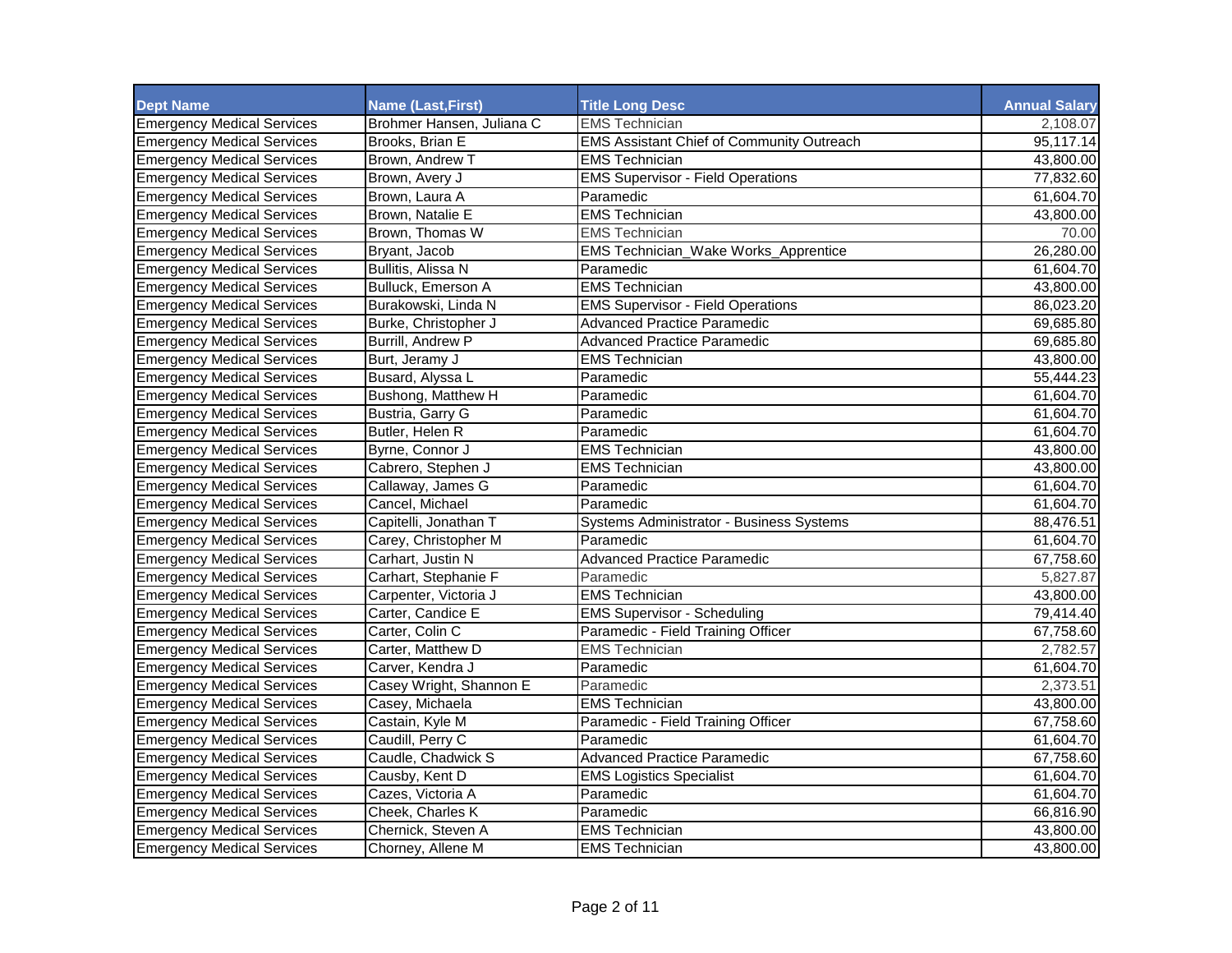| <b>Dept Name</b>                  | <b>Name (Last, First)</b> | <b>Title Long Desc</b>                   | <b>Annual Salary</b> |
|-----------------------------------|---------------------------|------------------------------------------|----------------------|
| <b>Emergency Medical Services</b> | Clawson, Jared M          | <b>EMS Supervisor - Field Operations</b> | 74,525.70            |
| <b>Emergency Medical Services</b> | Clawson, Tiffany S        | Paramedic                                | 2,591.50             |
| <b>Emergency Medical Services</b> | Clayton, Philip W         | Paramedic                                | 61,604.70            |
| <b>Emergency Medical Services</b> | Clontz, Brandon J         | <b>EMS Technician</b>                    | 70.00                |
| <b>Emergency Medical Services</b> | Coello, Josue A           | <b>EMS Technician</b>                    | 43,800.00            |
| <b>Emergency Medical Services</b> | Colangelo, Christopher A  | Director of EMS                          | 183,912.99           |
| <b>Emergency Medical Services</b> | Coles, Vicki L            | Advanced Practice Paramedic              | 69,685.80            |
| <b>Emergency Medical Services</b> | Collado, Isaac E          | <b>EMS Technician Overhire</b>           | 43,800.00            |
| <b>Emergency Medical Services</b> | Coombes, Rebel S          | Paramedic                                | 61,604.70            |
| <b>Emergency Medical Services</b> | Cooper, Casey K           | Paramedic                                | 36,962.82            |
| <b>Emergency Medical Services</b> | Cornelius, Ethan T        | <b>EMS Technician</b>                    | 43,800.00            |
| <b>Emergency Medical Services</b> | Cox. Jason D              | Paramedic                                | 4,302.33             |
| <b>Emergency Medical Services</b> | Crawford, Anthony W       | <b>EMS Supervisor - Field Operations</b> | 89,877.60            |
| <b>Emergency Medical Services</b> | Creech, Kevin B           | Paramedic - Field Training Officer       | 69,685.80            |
| <b>Emergency Medical Services</b> | Crites Videman, Jackson A | <b>EMS Technician</b>                    | 43,800.00            |
| <b>Emergency Medical Services</b> | Crowley, Michael C        | <b>EMS Supervisor - Field Operations</b> | 81,687.00            |
| <b>Emergency Medical Services</b> | Cunningham, Kai E         | <b>EMS Technician Overhire</b>           | 43,800.00            |
| <b>Emergency Medical Services</b> | Currie, Benjamin B        | <b>EMS Supervisor - Field Operations</b> | 83,614.20            |
| <b>Emergency Medical Services</b> | Dail, Roger C             | Paramedic                                | 4,787.71             |
| <b>Emergency Medical Services</b> | Dalba, Michael B          | <b>EMS Technician</b>                    | 29,091.96            |
| <b>Emergency Medical Services</b> | Daniels, Ashley N         | Paramedic                                | 61,604.70            |
| <b>Emergency Medical Services</b> | Davis, Cody J             | <b>EMS Technician</b>                    | 43,800.00            |
| <b>Emergency Medical Services</b> | Davis, Kristen T          | Paramedic                                | 61.604.70            |
| <b>Emergency Medical Services</b> | Davis, Nathan Z           | <b>EMS Technician_Overhire</b>           | 43,800.00            |
| <b>Emergency Medical Services</b> | Davis, Robert M           | Data Analyst                             | 82,750.20            |
| <b>Emergency Medical Services</b> | Deer, Lauren A            | <b>EMS Technician</b>                    | 70.00                |
| <b>Emergency Medical Services</b> | Degnan, James             | Paramedic                                | 61,604.70            |
| <b>Emergency Medical Services</b> | DeLuca, Mallory B         | <b>EMS Supervisor - Training</b>         | 83,387.20            |
| <b>Emergency Medical Services</b> | DePrince, Anastasia M     | Paramedic                                | 61,604.70            |
| <b>Emergency Medical Services</b> | Dietrichson, Suzanne P    | Paramedic                                | 61,604.70            |
| <b>Emergency Medical Services</b> | Dillon, Jeffrey J         | <b>EMS Technician Overhire</b>           | 46,165.20            |
| <b>Emergency Medical Services</b> | Dixon, Stephen M          | Advanced EMS Technician                  | 49,275.00            |
| <b>Emergency Medical Services</b> | Dodge, Christopher R      | Paramedic                                | 61,604.70            |
| <b>Emergency Medical Services</b> | Donadio, Kevin P          | Paramedic                                | 2,820.60             |
| <b>Emergency Medical Services</b> | Dorel, Hillel             | Paramedic                                | 61,604.70            |
| <b>Emergency Medical Services</b> | Doriguzzi, Jeffrey W      | Paramedic                                | 61,604.70            |
| <b>Emergency Medical Services</b> | Doster, Nathan T          | <b>Advanced Practice Paramedic</b>       | 67,758.60            |
| <b>Emergency Medical Services</b> | Duke, Lisa M              | Paramedic - Field Training Officer       | 69,685.80            |
| <b>Emergency Medical Services</b> | Dupree, Megan J           | Paramedic                                | 2,214.39             |
| <b>Emergency Medical Services</b> | Dupuis, Christiana D      | Paramedic - Field Training Officer       | 67,758.60            |
| <b>Emergency Medical Services</b> | Eason, Rodney T           | <b>EMS Technician</b>                    | 70.00                |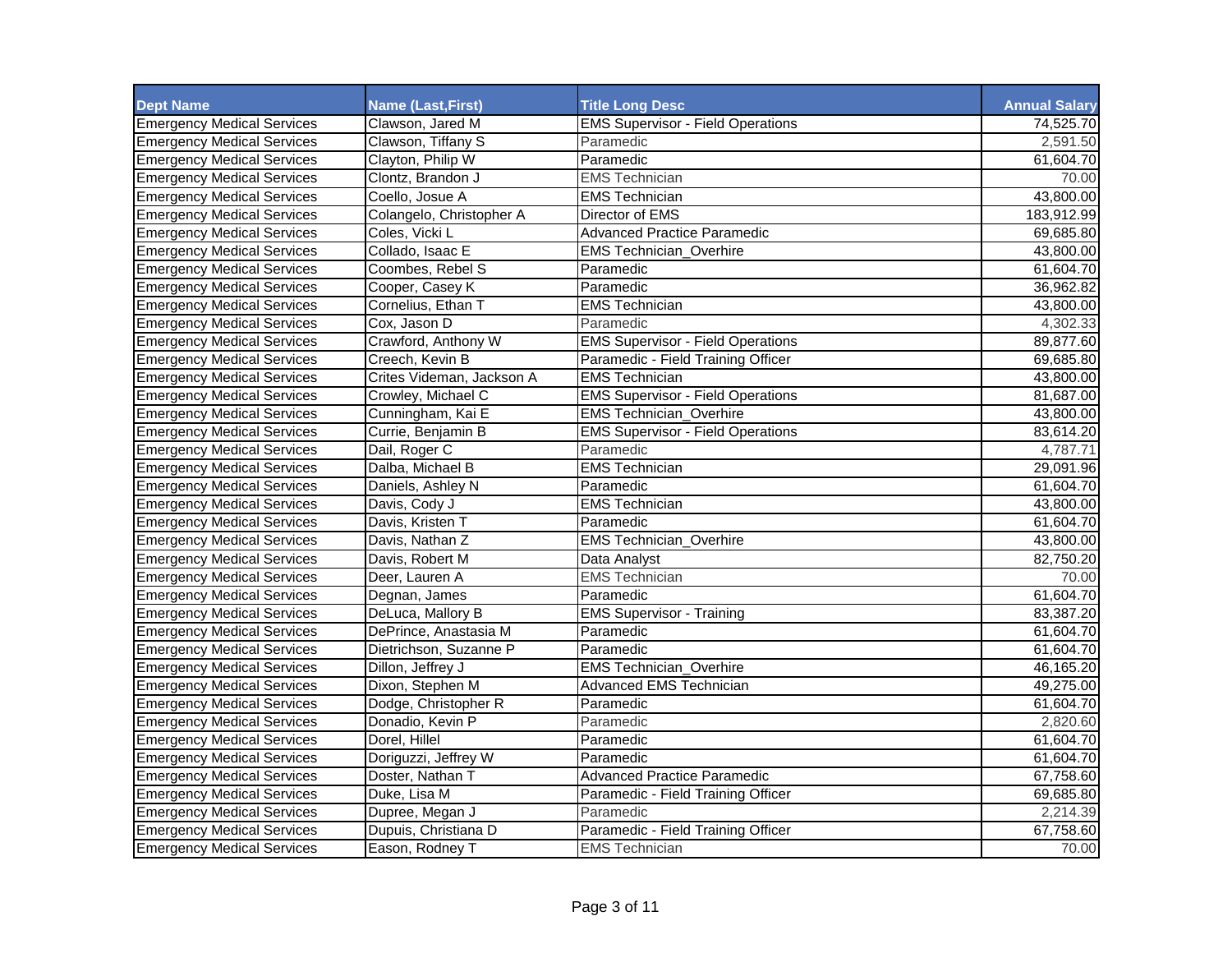| <b>Dept Name</b>                  | <b>Name (Last, First)</b> | <b>Title Long Desc</b>                                  | <b>Annual Salary</b> |
|-----------------------------------|---------------------------|---------------------------------------------------------|----------------------|
| <b>Emergency Medical Services</b> | Edmonds, Rebecca D        | <b>Office Assistant</b>                                 | 46,113.60            |
| <b>Emergency Medical Services</b> | Edwards, Israel B         | Paramedic                                               | 61,604.70            |
| <b>Emergency Medical Services</b> | Enright, William E        | Paramedic                                               | 61,604.70            |
| <b>Emergency Medical Services</b> | Everette, Brooke D        | <b>Department Business Officer</b>                      | 61,480.00            |
| <b>Emergency Medical Services</b> | Ference, Michael W        | <b>EMS Technician</b>                                   | 43,800.00            |
| <b>Emergency Medical Services</b> | Ferguson, Marc R          | <b>EMS Assistant Chief of Logistics</b>                 | 87,332.82            |
| <b>Emergency Medical Services</b> | Fernandez, Zachary F      | <b>EMS Supervisor - Field Operations</b>                | 74,525.70            |
| <b>Emergency Medical Services</b> | Ferrer, Fabio E           | Paramedic                                               | 61,604.70            |
| <b>Emergency Medical Services</b> | Fetchko, Raymond D        | Paramedic - Field Training Officer                      | 69,817.20            |
| <b>Emergency Medical Services</b> | Figueroa, Emilio E        | <b>EMS Technician</b>                                   | 39,420.00            |
| <b>Emergency Medical Services</b> | Fitzgerald, Cassandra J   | Paramedic                                               | 61,604.70            |
| <b>Emergency Medical Services</b> | Fleming, Thomas M         | <b>EMS Technician Overhire</b>                          | 43,800.00            |
| <b>Emergency Medical Services</b> | Flexman, Sarah            | <b>EMS Technician</b>                                   | 43,800.00            |
| <b>Emergency Medical Services</b> | Flora, Kristen J          | Paramedic                                               | 55,444.23            |
| <b>Emergency Medical Services</b> | Forsythe, Jennifer C      | Paramedic                                               | 61,604.70            |
| <b>Emergency Medical Services</b> | Fost, Christopher S       | Paramedic                                               | 61,604.70            |
| <b>Emergency Medical Services</b> | Fountain, Claire J        | Paramedic - Field Training Officer                      | 67,758.60            |
| <b>Emergency Medical Services</b> | Fox. Alexis K             | <b>EMS Technician_Wake Works_Apprentice</b>             | 26,280.00            |
| <b>Emergency Medical Services</b> | France, Michael P         | Paramedic                                               | 61,604.70            |
| <b>Emergency Medical Services</b> | Freeman, Rita M           | <b>Advanced EMS Technician</b>                          | 49,866.30            |
| <b>Emergency Medical Services</b> | Fryett, Jeremy E          | <b>EMS Supervisor - Field Operations</b>                | 83,614.20            |
| <b>Emergency Medical Services</b> | Fuko, Curtis J            | <b>EMS Shift Supervisor</b>                             | 91,980.00            |
| <b>Emergency Medical Services</b> | Gaddy, Sandy M            | <b>EMS Technician</b>                                   | 40,070.43            |
| <b>Emergency Medical Services</b> | Garcia, Enedina           | <b>EMS Technician</b>                                   | 43,800.00            |
| <b>Emergency Medical Services</b> | Garner, Donald G          | Deputy EMS Director - Chief of Professional Development | 132,286.44           |
| <b>Emergency Medical Services</b> | Garza, Eric A             | Paramedic                                               | 61,604.70            |
| <b>Emergency Medical Services</b> | Gherardi, Christopher D   | <b>Advanced Practice Paramedic</b>                      | 71,919.60            |
| <b>Emergency Medical Services</b> | Gibbs, Aaron S            | <b>Advanced Practice Paramedic</b>                      | 67,758.60            |
| <b>Emergency Medical Services</b> | Gilbert, Steven           | Paramedic                                               | 61,604.70            |
| <b>Emergency Medical Services</b> | Gilbert, Tatum B          | <b>EMS Technician</b>                                   | 39,420.00            |
| <b>Emergency Medical Services</b> | Gillette, Joel F          | Paramedic - Field Training Officer                      | 69,685.80            |
| <b>Emergency Medical Services</b> | Gilmore, Matthew C        | Paramedic                                               | 62,349.30            |
| <b>Emergency Medical Services</b> | Gitto, Peter              | Paramedic                                               | 2,068.73             |
| <b>Emergency Medical Services</b> | Glosson, Forrest S        | Paramedic                                               | 61,604.70            |
| <b>Emergency Medical Services</b> | Gonyo, Melissa A          | Paramedic                                               | 61,604.70            |
| <b>Emergency Medical Services</b> | Gore, Daniel K            | <b>EMS Technician</b>                                   | 43,800.00            |
| <b>Emergency Medical Services</b> | Gorrell, Steven E         | Paramedic                                               | 61,604.70            |
| <b>Emergency Medical Services</b> | Grannan, Christopher J    | <b>EMS Technician</b>                                   | 43,800.00            |
| <b>Emergency Medical Services</b> | Gray, Nathaniel B         | Paramedic                                               | 61,604.70            |
| <b>Emergency Medical Services</b> | Greene, Jasmine W         | <b>EMS Technician</b>                                   | 43,800.00            |
| <b>Emergency Medical Services</b> | Grillo, Paige T           | Paramedic                                               | 61,604.70            |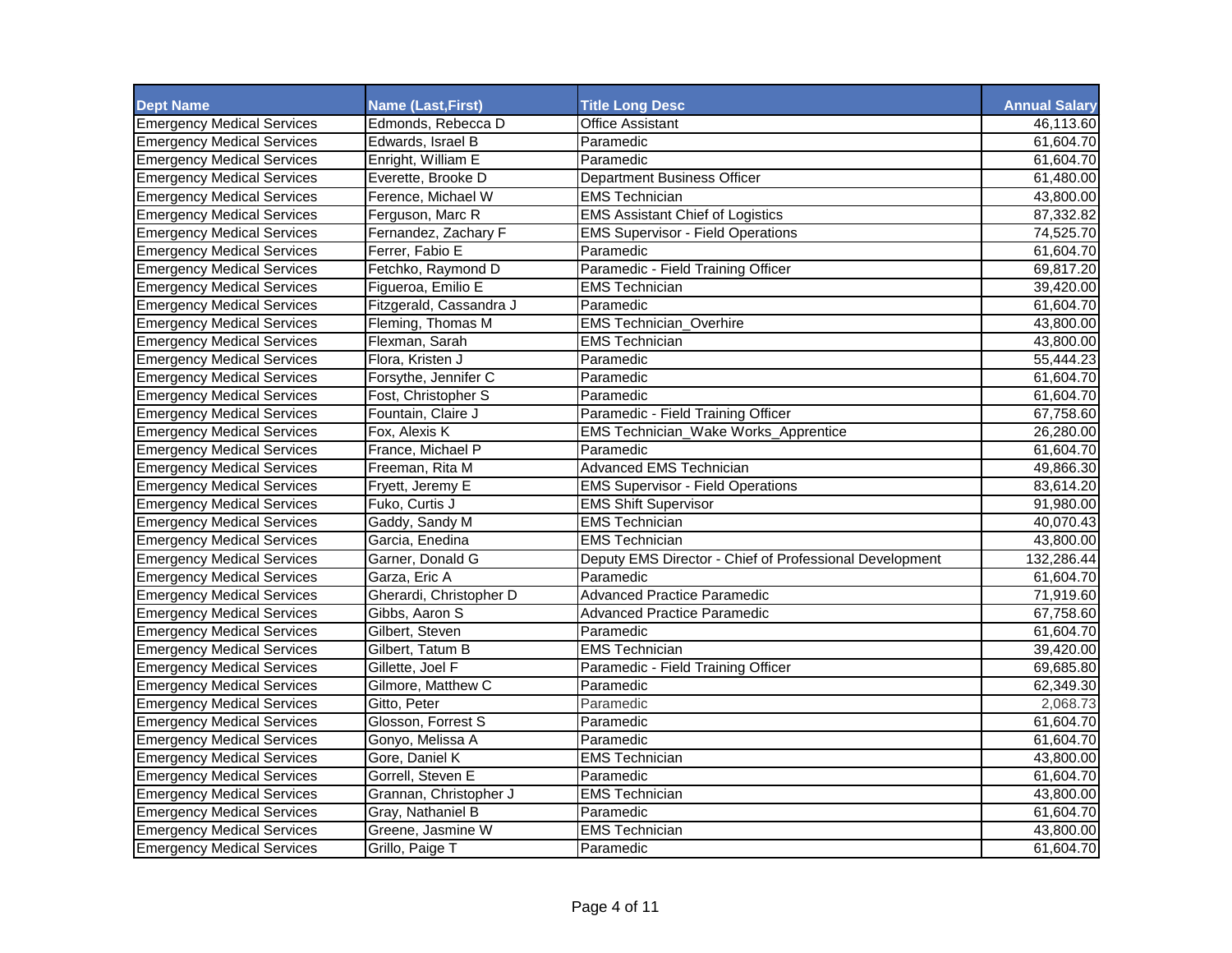| <b>Dept Name</b>                  | <b>Name (Last, First)</b> | <b>Title Long Desc</b>                   | <b>Annual Salary</b> |
|-----------------------------------|---------------------------|------------------------------------------|----------------------|
| <b>Emergency Medical Services</b> | Guidice, Edward A         | <b>EMS Technician</b>                    | 43,800.00            |
| <b>Emergency Medical Services</b> | Guillaume, Gregory H      | <b>EMS Shift Supervisor</b>              | 89,855.70            |
| <b>Emergency Medical Services</b> | Gunderson, Kaitlin E      | Paramedic                                | 61,604.70            |
| <b>Emergency Medical Services</b> | Guskie, Katherine J       | <b>EMS Technician</b>                    | 43,800.00            |
| <b>Emergency Medical Services</b> | Habuda, John M            | Paramedic                                | 66,816.90            |
| <b>Emergency Medical Services</b> | Haggist, Thea K           | Paramedic - Field Training Officer       | 67,758.60            |
| <b>Emergency Medical Services</b> | Hairr, William B          | Paramedic                                | 63,729.00            |
| <b>Emergency Medical Services</b> | Halbrecht, Samuel E       | <b>EMS Technician_Overhire</b>           | 43,800.00            |
| <b>Emergency Medical Services</b> | Hales, Donald R           | Paramedic                                | 61,604.70            |
| <b>Emergency Medical Services</b> | Hall, Casey M             | <b>Advanced Practice Paramedic</b>       | 67,758.60            |
| <b>Emergency Medical Services</b> | Hampeys, Robert D         | Paramedic                                | 61,604.70            |
| <b>Emergency Medical Services</b> | Hans, Jonathan P          | <b>EMS Technician</b>                    | 70.00                |
| <b>Emergency Medical Services</b> | Hansen, Erik              | Paramedic                                | 61,604.70            |
| <b>Emergency Medical Services</b> | Hardison, Jake            | <b>EMS Supervisor - Training</b>         | 70,782.40            |
| <b>Emergency Medical Services</b> | Hardman, Timothy M        | <b>EMS</b> Technician                    | 43,800.00            |
| <b>Emergency Medical Services</b> | Hathaway, Bailey M        | <b>EMS Technician</b>                    | 43,800.00            |
| <b>Emergency Medical Services</b> | Haynes, Maureen J         | <b>EMS Technician</b>                    | 1,346.70             |
| <b>Emergency Medical Services</b> | Hays, Kaylee M            | <b>Advanced EMS Technician</b>           | 49,275.00            |
| <b>Emergency Medical Services</b> | Hennis, Melissa J         | Paramedic                                | 61,604.70            |
| <b>Emergency Medical Services</b> | Hess, Jason S             | Paramedic                                | 63,553.80            |
| <b>Emergency Medical Services</b> | High, Tevis L             | <b>EMS Technician</b>                    | 930.72               |
| <b>Emergency Medical Services</b> | Hill, Andrew M            | <b>Advanced Practice Paramedic</b>       | 68,656.50            |
| <b>Emergency Medical Services</b> | Hille, Megan E            | Paramedic                                | 61,604.70            |
| <b>Emergency Medical Services</b> | Hines, Roger A            | <b>EMS Supervisor - Field Operations</b> | 74,525.70            |
| <b>Emergency Medical Services</b> | Hodge, Joshua J           | <b>EMS Supervisor - Field Operations</b> | 86,023.20            |
| <b>Emergency Medical Services</b> | Hodges, Shannon L         | <b>EMS Supervisor - Field Operations</b> | 83,614.20            |
| <b>Emergency Medical Services</b> | Hoffman, Matthew L        | <b>EMS Technician</b>                    | 43,800.00            |
| <b>Emergency Medical Services</b> | Holland, William D        | <b>Advanced Practice Paramedic</b>       | 69,685.80            |
| <b>Emergency Medical Services</b> | Holley, Shannon C         | <b>EMS Supervisor - Field Operations</b> | 83,614.20            |
| <b>Emergency Medical Services</b> | Holt, Nathan A            | Paramedic - Field Training Officer       | 68,656.50            |
| <b>Emergency Medical Services</b> | Honeycutt, Charlie L      | <b>EMS Technician</b>                    | 49,713.00            |
| <b>Emergency Medical Services</b> | Hopkins, Kylie N          | EMS Technician_Wake Works_Apprentice     | 26,280.00            |
| <b>Emergency Medical Services</b> | Houle, Marion D           | <b>EMS Supervisor - Field Operations</b> | 99,973.50            |
| <b>Emergency Medical Services</b> | Hudson, Susan R           | Paramedic                                | 36,962.82            |
| <b>Emergency Medical Services</b> | Huffman, Victoria R       | Paramedic - Field Training Officer       | 67,758.60            |
| <b>Emergency Medical Services</b> | Hunnicutt, David J        | <b>EMS Supervisor - Field Operations</b> | 74,525.70            |
| <b>Emergency Medical Services</b> | Hutto, Raven M            | Paramedic - Field Training Officer       | 67,758.60            |
| <b>Emergency Medical Services</b> | Ide, Tayler R             | <b>EMS Technician</b>                    | 3,306.88             |
| <b>Emergency Medical Services</b> | Itterman, Rebekah A       | Paramedic                                | 61,604.70            |
| <b>Emergency Medical Services</b> | Jacobs, John P            | <b>Advanced Practice Paramedic</b>       | 69,685.80            |
| <b>Emergency Medical Services</b> | Jacobson, Maris K         | <b>Advanced Practice Paramedic</b>       | 67,758.60            |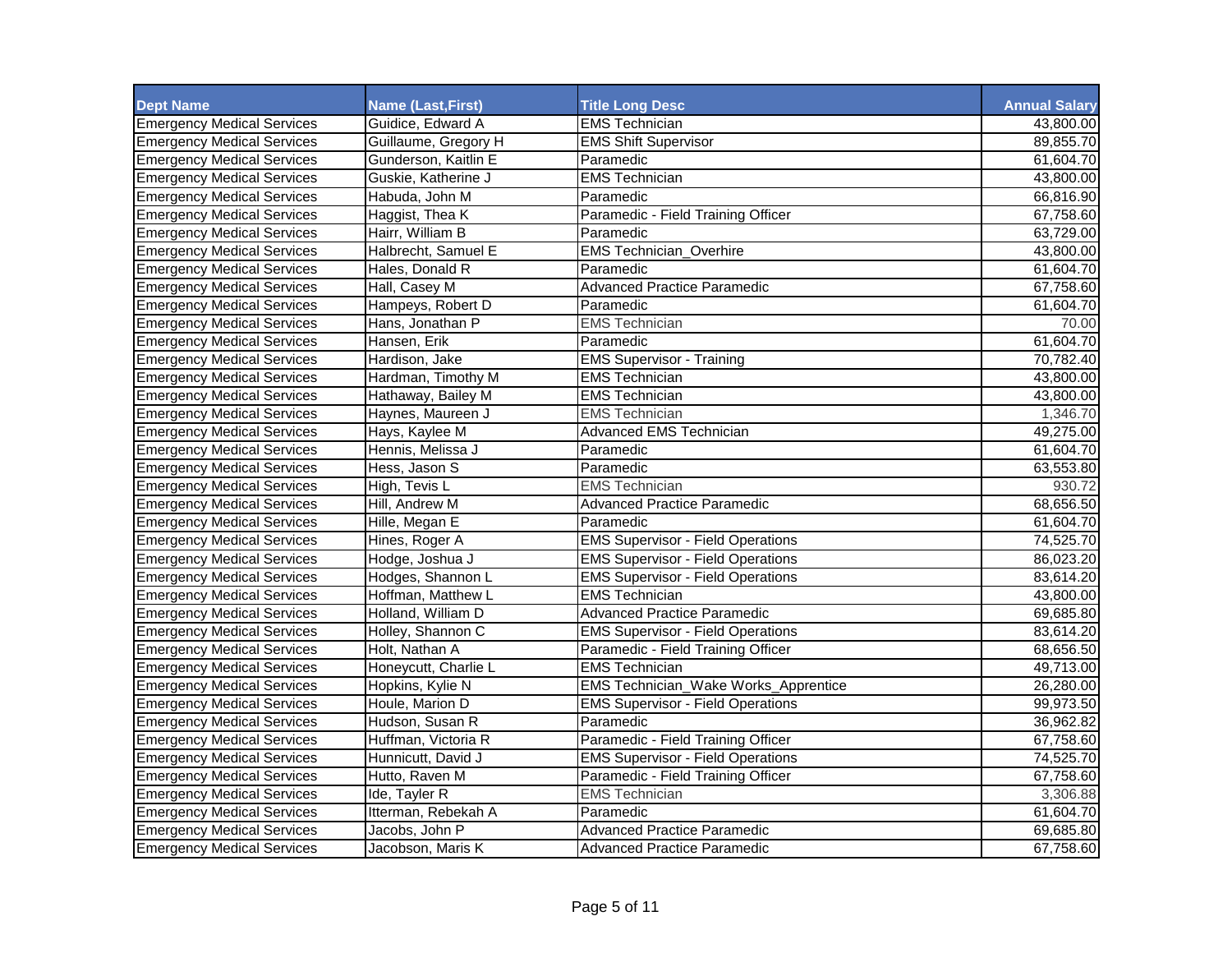| <b>Dept Name</b>                  | <b>Name (Last, First)</b>  | <b>Title Long Desc</b>                    | <b>Annual Salary</b> |
|-----------------------------------|----------------------------|-------------------------------------------|----------------------|
| <b>Emergency Medical Services</b> | Jacobsson. Alec J          | Paramedic                                 | 61,604.70            |
| <b>Emergency Medical Services</b> | Joiner, Justin F           | Paramedic                                 | 61,604.70            |
| <b>Emergency Medical Services</b> | Jones, Daniel H            | <b>EMS Technician</b>                     | 43,800.00            |
| <b>Emergency Medical Services</b> | Jones, Emma A              | Paramedic                                 | 61,604.70            |
| <b>Emergency Medical Services</b> | Jones, Jason G             | Paramedic                                 | 2,025.58             |
| <b>Emergency Medical Services</b> | Jones, Stephanie D         | <b>Advanced EMS Technician</b>            | 50,610.90            |
| <b>Emergency Medical Services</b> | Juliano, Joseph A          | Paramedic                                 | 1,635.42             |
| <b>Emergency Medical Services</b> | Kardashian. Michael A      | Paramedic - Field Training Officer        | 67,758.60            |
| <b>Emergency Medical Services</b> | Keller, Christopher E      | <b>EMS Supervisor - Field Operations</b>  | 79,102.80            |
| <b>Emergency Medical Services</b> | Kelly, Maureen M           | Paramedic                                 | 905.21               |
| <b>Emergency Medical Services</b> | Kennedy, Alan N            | <b>EMS Technician</b>                     | 43,800.00            |
| <b>Emergency Medical Services</b> | Kennedy, John M            | Paramedic                                 | 2,681.89             |
| <b>Emergency Medical Services</b> | Klauka, Trayver F          | <b>EMS Technician</b>                     | 43,800.00            |
| <b>Emergency Medical Services</b> | Klein, Michael A           | Paramedic                                 | 61,604.70            |
| <b>Emergency Medical Services</b> | Klemm, Thomas J            | <b>EMS Technician</b>                     | 43,800.00            |
| <b>Emergency Medical Services</b> | Knox, Jeremy A             | Paramedic - Field Training Officer        | 67,758.60            |
| <b>Emergency Medical Services</b> | Komansky, Seth J           | Deputy EMS Director - Chief of Operations | 111,029.36           |
| <b>Emergency Medical Services</b> | Kraemer, Jonathan C        | Paramedic - Field Training Officer        | 67,758.60            |
| <b>Emergency Medical Services</b> | LaFlamme. Alicia M         | Paramedic                                 | 61,604.70            |
| <b>Emergency Medical Services</b> | Lamm, Kymberly B           | <b>EMS Supervisor - Field Operations</b>  | 74,525.70            |
| <b>Emergency Medical Services</b> | Lamm, Stacey M             | <b>Advanced EMS Technician</b>            | 49,275.00            |
| <b>Emergency Medical Services</b> | Lawton, Zachary A          | <b>EMS Technician</b>                     | 43,800.00            |
| <b>Emergency Medical Services</b> | LeBeau, Chloe C            | Paramedic                                 | 61,604.70            |
| <b>Emergency Medical Services</b> | LeClair, Leah R            | <b>EMS Technician</b>                     | 43,800.00            |
| <b>Emergency Medical Services</b> | Lewis, Carissa M           | <b>EMS Instructor</b>                     | 64,355.20            |
| <b>Emergency Medical Services</b> | Lewis, Ryan S              | <b>EMS Supervisor - Field Operations</b>  | 83,614.20            |
| <b>Emergency Medical Services</b> | Lippert, Rebecca J         | <b>EMS Supervisor - Field Operations</b>  | 83,614.20            |
| <b>Emergency Medical Services</b> | Lockyer, Rachel B          | EMS Technician_Wake Works_Apprentice      | 26,280.00            |
| <b>Emergency Medical Services</b> | Lyman, Victoria B          | Program Assistant                         | 53,622.40            |
| <b>Emergency Medical Services</b> | Lyons, Elizabeth P         | Paramedic                                 | 4,005.46             |
| <b>Emergency Medical Services</b> | Lyons, Michael D           | <b>EMS Supervisor - Field Operations</b>  | 90,315.60            |
| <b>Emergency Medical Services</b> | Malcolm, John-Thomas C     | <b>EMS Supervisor - Training</b>          | 70,782.40            |
| <b>Emergency Medical Services</b> | Malvoisin, Khrystine I     | <b>EMS Technician</b>                     | 43,800.00            |
| <b>Emergency Medical Services</b> | Marbrey, Lauren E          | <b>EMS Technician</b>                     | 43,800.00            |
| <b>Emergency Medical Services</b> | Marshall, Wesley R         | <b>EMS Shift Supervisor</b>               | 91,980.00            |
| <b>Emergency Medical Services</b> | Martin, John P             | <b>EMS Technician</b>                     | 43,800.00            |
| <b>Emergency Medical Services</b> | Martinez Cerqueda, Felix R | Paramedic                                 | 61,604.70            |
| <b>Emergency Medical Services</b> | Marvel, Zackery            | <b>EMS Technician</b>                     | 43,800.00            |
| <b>Emergency Medical Services</b> | Mason, Casey B             | <b>Advanced Practice Paramedic</b>        | 67,758.60            |
| <b>Emergency Medical Services</b> | Masters, Matthew A         | <b>EMS Supervisor - Field Operations</b>  | 83,614.20            |
| <b>Emergency Medical Services</b> | Masters, Summer D          | <b>Advanced EMS Technician</b>            | 45,549.81            |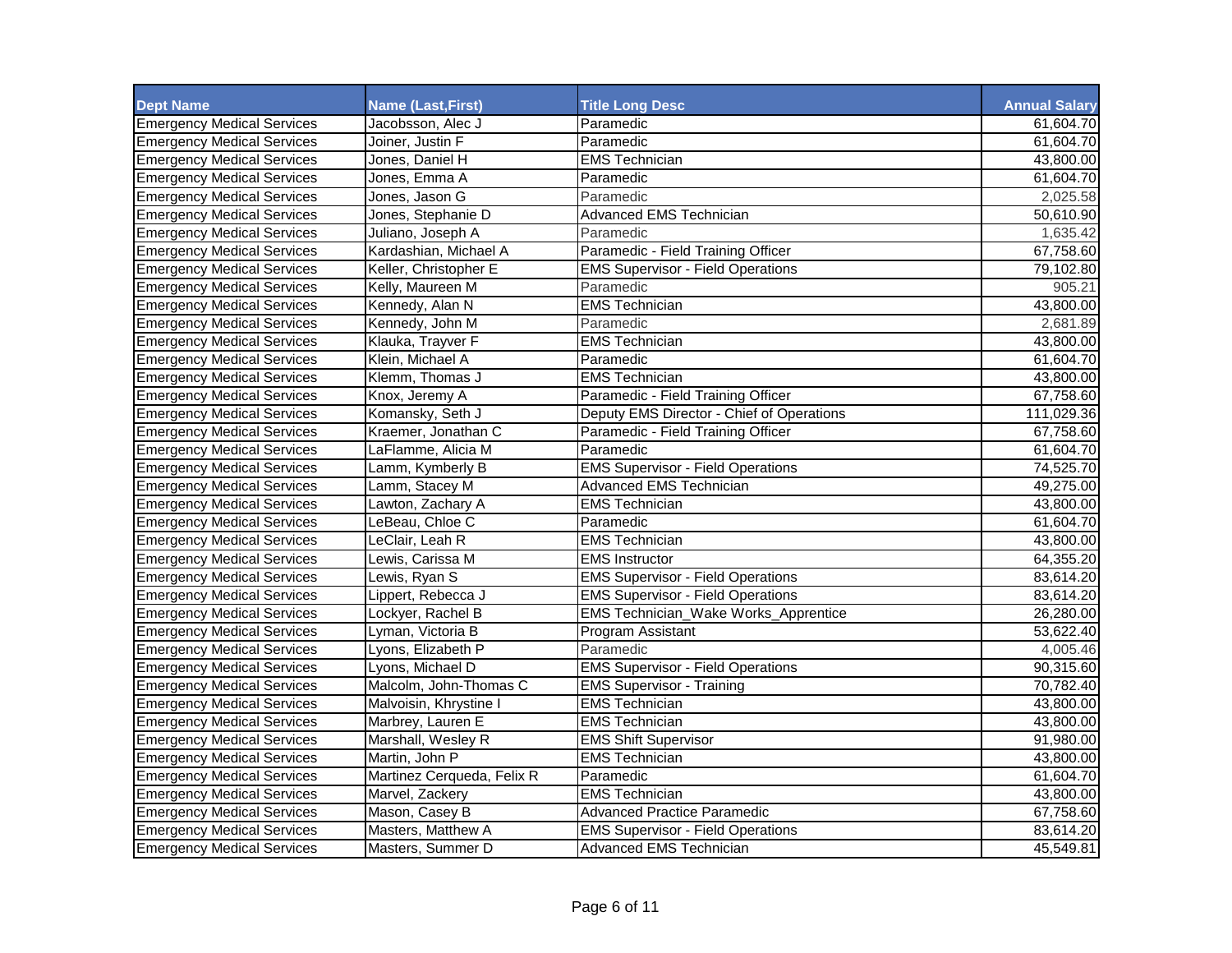| <b>Dept Name</b>                  | <b>Name (Last, First)</b> | <b>Title Long Desc</b>                   | <b>Annual Salary</b> |
|-----------------------------------|---------------------------|------------------------------------------|----------------------|
| <b>Emergency Medical Services</b> | Masterson, Kevin P        | Paramedic - Field Training Officer       | 67,758.60            |
| <b>Emergency Medical Services</b> | Matthews, Jonathan G      | Paramedic                                | 61,604.70            |
| <b>Emergency Medical Services</b> | McDougall, Lisa A         | <b>EMS Supervisor - Field Operations</b> | 83,614.20            |
| <b>Emergency Medical Services</b> | McLamb, Matthew M         | <b>EMS Supervisor - Field Operations</b> | 83,614.20            |
| <b>Emergency Medical Services</b> | McLaughlin, Justin B      | Paramedic                                | 61,604.70            |
| <b>Emergency Medical Services</b> | McLean, Joseph D          | <b>EMS Supervisor - Field Operations</b> | 83,614.20            |
| <b>Emergency Medical Services</b> | McMillan, Larry K         | <b>EMS Compliance Officer</b>            | 82,478.00            |
| <b>Emergency Medical Services</b> | McMorrine, Dean K         | Paramedic                                | 61,604.70            |
| <b>Emergency Medical Services</b> | McRorie, Johnson T        | Paramedic                                | 61,604.70            |
| <b>Emergency Medical Services</b> | Menzie, Clayton C         | Paramedic                                | 1,019.18             |
| <b>Emergency Medical Services</b> | Merritt, Cason E          | Paramedic                                | 61,604.70            |
| <b>Emergency Medical Services</b> | Miller, Gregory W         | <b>EMS Supervisor - Training</b>         | 79,414.40            |
| <b>Emergency Medical Services</b> | Milliger, Randy E         | Paramedic                                | 61,604.70            |
| <b>Emergency Medical Services</b> | Minnis, Dayvonia L        | <b>EMS Logistics Specialist</b>          | 58,510.40            |
| <b>Emergency Medical Services</b> | Miracle, Justin C         | Paramedic                                | 61,604.70            |
| <b>Emergency Medical Services</b> | Mitchell, Alev S          | <b>Advanced EMS Technician</b>           | 49,275.00            |
| <b>Emergency Medical Services</b> | Mitchell, Bryan M         | Paramedic                                | 61,604.70            |
| <b>Emergency Medical Services</b> | Mitchell, Robert I        | Paramedic                                | 3,255.05             |
| <b>Emergency Medical Services</b> | Mitchell, Shawn P         | <b>EMS Supervisor - Field Operations</b> | 83,614.20            |
| <b>Emergency Medical Services</b> | Mizelle, William E        | Paramedic                                | 61,604.70            |
| <b>Emergency Medical Services</b> | Mock. Rachel A            | <b>EMS Technician</b>                    | 43,800.00            |
| <b>Emergency Medical Services</b> | Moncrief, Ashley M        | Paramedic                                | 61,604.70            |
| <b>Emergency Medical Services</b> | Monroe, Jennifer T        | Paramedic                                | 61.604.70            |
| <b>Emergency Medical Services</b> | Morrison, Timothy         | Paramedic                                | 1,603.32             |
| <b>Emergency Medical Services</b> | Mujica Pereda, Lourdes    | <b>EMS Technician</b>                    | 43,800.00            |
| <b>Emergency Medical Services</b> | Mura, Jason C             | Paramedic                                | 61,604.70            |
| <b>Emergency Medical Services</b> | Nguyen, Diana-Truc N      | <b>EMS Technician_Overhire</b>           | 43,800.00            |
| <b>Emergency Medical Services</b> | Nichols, Kenneth J        | Paramedic - Field Training Officer       | 67,758.60            |
| <b>Emergency Medical Services</b> | Nichols, Tommi L          | Paramedic                                | 61,604.70            |
| <b>Emergency Medical Services</b> | Nicolas, Woods            | <b>EMS Technician</b>                    | 43,800.00            |
| <b>Emergency Medical Services</b> | Nienow, Jason E           | <b>EMS Supervisor - Field Operations</b> | 89,965.20            |
| <b>Emergency Medical Services</b> | Noyes, Shawn P            | Paramedic - Field Training Officer       | 67,758.60            |
| <b>Emergency Medical Services</b> | Nuessmeier, Reece N       | <b>EMS Technician</b>                    | 43,800.00            |
| <b>Emergency Medical Services</b> | Odeh, Ahmad J             | <b>EMS Technician</b>                    | 1,741.66             |
| <b>Emergency Medical Services</b> | O'Neill. Jane M           | Paramedic                                | 3,359.01             |
| <b>Emergency Medical Services</b> | Overman, Patricia G       | Paramedic - Field Training Officer       | 69,685.80            |
| <b>Emergency Medical Services</b> | Overton, Tara N G         | Paramedic                                | 4,415.47             |
| <b>Emergency Medical Services</b> | Parks, Paul R             | Paramedic                                | 61,604.70            |
| <b>Emergency Medical Services</b> | Parrinello, Anthony D     | <b>EMS Technician</b>                    | 70.00                |
| <b>Emergency Medical Services</b> | Parsons, Benjamin G       | Paramedic                                | 61,604.70            |
| <b>Emergency Medical Services</b> | Patton, Tammy L           | <b>EMS Supervisor - Training</b>         | 94,723.20            |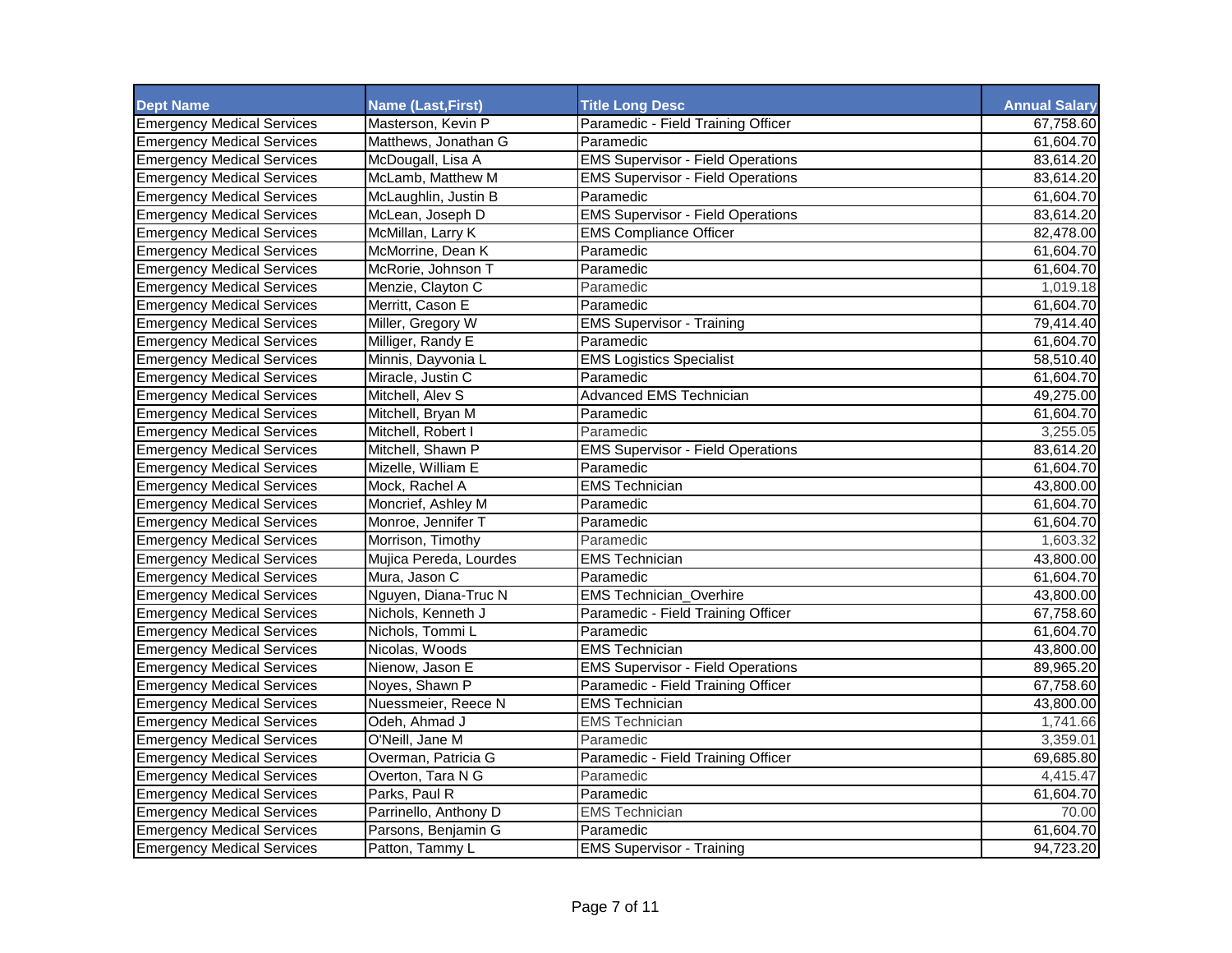| <b>Dept Name</b>                  | <b>Name (Last, First)</b> | <b>Title Long Desc</b>                             | <b>Annual Salary</b> |
|-----------------------------------|---------------------------|----------------------------------------------------|----------------------|
| <b>Emergency Medical Services</b> | Pattyson, Kate A          | Paramedic                                          | 61.604.70            |
| <b>Emergency Medical Services</b> | Perko, Hayden S           | <b>EMS Technician</b>                              | 43,800.00            |
| <b>Emergency Medical Services</b> | Perry, Justyn T           | Paramedic                                          | 2,065.72             |
| <b>Emergency Medical Services</b> | Perry, Steven D           | Paramedic                                          | 61,604.70            |
| <b>Emergency Medical Services</b> | Phillips, Kevin M         | <b>EMS Shift Supervisor</b>                        | 89,154.90            |
| <b>Emergency Medical Services</b> | Pickerall, David J        | Paramedic                                          | 61,604.70            |
| <b>Emergency Medical Services</b> | Pittman, Grant A          | Paramedic                                          | 61,604.70            |
| <b>Emergency Medical Services</b> | Plumley, Ciara N          | <b>EMS Technician_Overhire</b>                     | 43,800.00            |
| <b>Emergency Medical Services</b> | Pocher, Anna M            | Paramedic - Field Training Officer                 | 67,758.60            |
| <b>Emergency Medical Services</b> | Porter, John C            | Paramedic - Field Training Officer                 | 67,758.60            |
| <b>Emergency Medical Services</b> | Potter. Jacob J           | <b>Advanced EMS Technician</b>                     | 49,275.00            |
| <b>Emergency Medical Services</b> | Potts, Demetric A         | Deputy EMS Director - Chief of Business Operations | 117,659.93           |
| <b>Emergency Medical Services</b> | Powers. Jason             | <b>EMS Technician</b>                              | 43,800.00            |
| <b>Emergency Medical Services</b> | Powers, Shawn D           | <b>EMS Logistics Specialist</b>                    | 61,604.70            |
| <b>Emergency Medical Services</b> | Pratt, John K             | <b>EMS Technician</b>                              | 43,800.00            |
| <b>Emergency Medical Services</b> | Prince, Riley A           | <b>EMS Technician</b>                              | 70.00                |
| <b>Emergency Medical Services</b> | Provorov, Tatiana G       | Paramedic                                          | 61,604.70            |
| <b>Emergency Medical Services</b> | Pyles, Kassidy P          | Paramedic                                          | 61,604.70            |
| <b>Emergency Medical Services</b> | Raiche, Christopher D     | <b>EMS Technician</b>                              | 43,800.00            |
| <b>Emergency Medical Services</b> | Ray, Jared D              | Paramedic - Field Training Officer                 | 67,758.60            |
| <b>Emergency Medical Services</b> | Ray, Stockton E           | Paramedic                                          | 61,604.70            |
| <b>Emergency Medical Services</b> | Redding, Kaitlyn          | Paramedic                                          | 61,604.70            |
| <b>Emergency Medical Services</b> | Reeves, Joshua W          | Paramedic                                          | 61,604.70            |
| <b>Emergency Medical Services</b> | Resh, Gabrielle           | <b>EMS Technician</b>                              | 43,800.00            |
| <b>Emergency Medical Services</b> | Reynoso, Richard          | Paramedic - Field Training Officer                 | 67,758.60            |
| <b>Emergency Medical Services</b> | Robinson, Donald W        | Paramedic                                          | 3,645.32             |
| <b>Emergency Medical Services</b> | Robinson, Randall E       | <b>EMS Technician</b>                              | 2,584.85             |
| <b>Emergency Medical Services</b> | Roche, Kayla M            | Paramedic                                          | 61,604.70            |
| <b>Emergency Medical Services</b> | Rommel, Baileigh N        | <b>EMS Technician</b>                              | 43,800.00            |
| <b>Emergency Medical Services</b> | Rooney, Samantha D        | <b>EMS Technician</b>                              | 26,280.00            |
| <b>Emergency Medical Services</b> | Ross. Eddie J             | <b>EMS Logistics Program Manager</b>               | 96,547.36            |
| <b>Emergency Medical Services</b> | Rothermel, Benjamin W     | Paramedic                                          | 55,444.23            |
| <b>Emergency Medical Services</b> | Roy, Michelle L           | <b>EMS Technician</b>                              | 46,603.20            |
| <b>Emergency Medical Services</b> | Saleeby, Stephanie A      | Paramedic                                          | 61,604.70            |
| <b>Emergency Medical Services</b> | Sammons, John L           | Paramedic - Field Training Officer                 | 67,758.60            |
| <b>Emergency Medical Services</b> | Sampson, Dakota           | <b>EMS Technician</b>                              | 43,800.00            |
| <b>Emergency Medical Services</b> | Sarver, Christopher T     | <b>EMS Technician</b>                              | 43,800.00            |
| <b>Emergency Medical Services</b> | Sasser, Haley J           | Paramedic                                          | 61,604.70            |
| <b>Emergency Medical Services</b> | Schmidt, Marissa          | <b>EMS Technician</b>                              | 43,800.00            |
| <b>Emergency Medical Services</b> | Schuster, Alyssa C        | Paramedic                                          | 61,604.70            |
| <b>Emergency Medical Services</b> | Sefton, Christy M         | <b>EMS Technician</b>                              | 3,532.47             |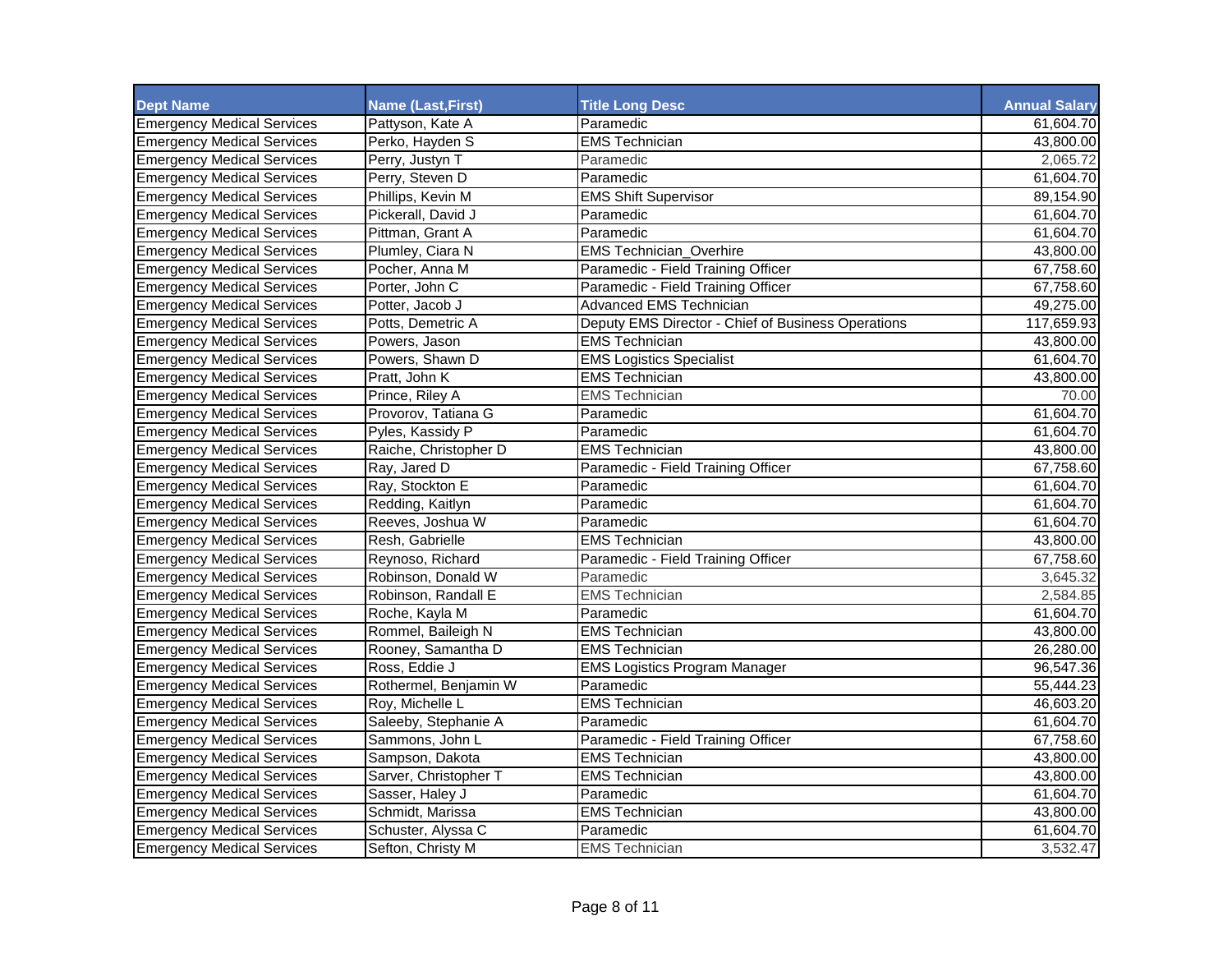| <b>Dept Name</b>                  | <b>Name (Last, First)</b> | <b>Title Long Desc</b>                      | <b>Annual Salary</b> |
|-----------------------------------|---------------------------|---------------------------------------------|----------------------|
| <b>Emergency Medical Services</b> | Shannon, Monica L         | <b>EMS Technician_Wake Works_Apprentice</b> | 26,280.00            |
| <b>Emergency Medical Services</b> | Shaw, Jessie C            | Paramedic                                   | 36,962.82            |
| <b>Emergency Medical Services</b> | Shifflett, Brenna R       | Paramedic                                   | 61,604.70            |
| <b>Emergency Medical Services</b> | Short, Dylan P            | <b>EMS Technician</b>                       | 70.00                |
| <b>Emergency Medical Services</b> | Sicherman, Jenna M        | Paramedic                                   | 61,604.70            |
| <b>Emergency Medical Services</b> | Skeith, Madeline M        | Paramedic                                   | 61,604.70            |
| <b>Emergency Medical Services</b> | Skelton, Julia A          | Program Assistant                           | 46,321.60            |
| <b>Emergency Medical Services</b> | Smith. Addison N          | Paramedic                                   | 61,604.70            |
| <b>Emergency Medical Services</b> | Smith. Alexa A            | Paramedic                                   | 61,604.70            |
| <b>Emergency Medical Services</b> | Smith, Jacob E            | Paramedic                                   | 61,604.70            |
| <b>Emergency Medical Services</b> | Smith, Miranda F          | Paramedic                                   | 61,604.70            |
| <b>Emergency Medical Services</b> | Solomon Samson, Samjo     | Paramedic                                   | 61,604.70            |
| <b>Emergency Medical Services</b> | Spruill, Niema S          | <b>EMS Technician</b>                       | 26,280.00            |
| <b>Emergency Medical Services</b> | Stallings, David A        | Paramedic - Field Training Officer          | 67,758.60            |
| <b>Emergency Medical Services</b> | Stanczak, Debra A         | Paramedic                                   | 1,975.19             |
| <b>Emergency Medical Services</b> | Stansbury, Courtney F     | Paramedic                                   | 61,604.70            |
| <b>Emergency Medical Services</b> | Stephenson, Paul L        | Paramedic - Field Training Officer          | 67,758.60            |
| <b>Emergency Medical Services</b> | Stephenson, Wesley S      | <b>Advanced Practice Paramedic</b>          | 68,656.50            |
| <b>Emergency Medical Services</b> | Stevens, Aaron G          | <b>EMS Technician</b>                       | 70.00                |
| <b>Emergency Medical Services</b> | Stewart, Anthony T        | Paramedic                                   | 61,604.70            |
| <b>Emergency Medical Services</b> | Stewart, Kara J           | Paramedic                                   | 61,604.70            |
| <b>Emergency Medical Services</b> | Stiller, Savannah J       | <b>EMS Technician</b>                       | 43,800.00            |
| <b>Emergency Medical Services</b> | Stinnett, Gabrielle R     | Paramedic                                   | 61,604.70            |
| <b>Emergency Medical Services</b> | Stump, Zachary D          | Paramedic                                   | 61,604.70            |
| <b>Emergency Medical Services</b> | Sturgill, Shay N          | Paramedic                                   | 36,962.82            |
| <b>Emergency Medical Services</b> | Sundell, Kyle A           | Paramedic                                   | 61,604.70            |
| <b>Emergency Medical Services</b> | Talley, Karie L           | <b>Advanced EMS Technician</b>              | 49,275.00            |
| <b>Emergency Medical Services</b> | Talley, Sasha M           | Paramedic                                   | 61,604.70            |
| <b>Emergency Medical Services</b> | Tanner, Christopher A     | <b>EMS Technician</b>                       | 2,089.65             |
| <b>Emergency Medical Services</b> | Tant, Elbert D            | Paramedic                                   | 63,553.80            |
| <b>Emergency Medical Services</b> | Tant, Garland L           | <b>EMS Administrative Services Manager</b>  | 112,656.96           |
| <b>Emergency Medical Services</b> | Tant, Kimberly L          | <b>Advanced EMS Technician</b>              | 49,275.00            |
| <b>Emergency Medical Services</b> | Tant, Timberly G          | <b>Advanced EMS Technician</b>              | 51,465.00            |
| <b>Emergency Medical Services</b> | Tart. Amos                | Paramedic                                   | 61,604.70            |
| <b>Emergency Medical Services</b> | Taylor, William V         | Paramedic                                   | 36,962.82            |
| <b>Emergency Medical Services</b> | Tejeda, Mary C            | <b>EMS Technician_Apprentice</b>            | 43,800.00            |
| <b>Emergency Medical Services</b> | Thomas, Damon T           | Paramedic                                   | 62,305.50            |
| <b>Emergency Medical Services</b> | Thompson, Michael R       | <b>EMS Technician</b>                       | 70.00                |
| <b>Emergency Medical Services</b> | Tinney, Emily M           | Paramedic                                   | 61,604.70            |
| <b>Emergency Medical Services</b> | Tomaino, Dante            | <b>EMS</b> Technician                       | 3,610.39             |
| <b>Emergency Medical Services</b> | Tran, Gabrielle R         | <b>EMS Technician_Overhire</b>              | 43,800.00            |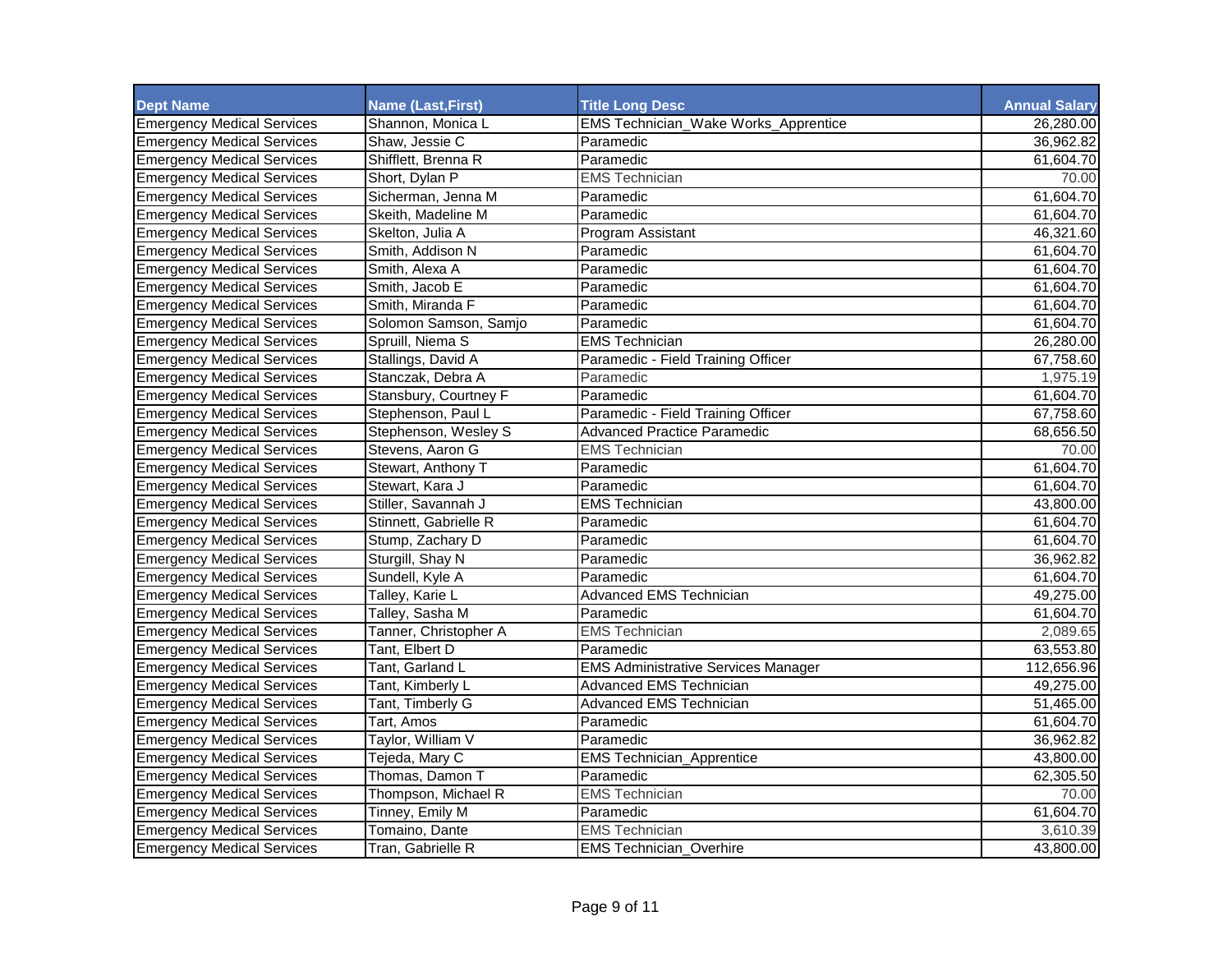| <b>Dept Name</b>                  | <b>Name (Last, First)</b> | <b>Title Long Desc</b>                                | <b>Annual Salary</b> |
|-----------------------------------|---------------------------|-------------------------------------------------------|----------------------|
| <b>Emergency Medical Services</b> | Tran, Hoa V               | <b>EMS Technician</b>                                 | 43,800.00            |
| <b>Emergency Medical Services</b> | Turner, Mark              | Paramedic                                             | 61,604.70            |
| <b>Emergency Medical Services</b> | Ursem, Joseph F           | Paramedic - Field Training Officer                    | 67,758.60            |
| <b>Emergency Medical Services</b> | Utley, Brandon T          | <b>EMS Supervisor - Field Operations</b>              | 77,832.60            |
| <b>Emergency Medical Services</b> | Vacarelli, Mario E        | <b>Advanced Practice Paramedic</b>                    | 69,685.80            |
| <b>Emergency Medical Services</b> | Van Deventer, Traci M     | <b>Advanced Practice Paramedic</b>                    | 67,758.60            |
| <b>Emergency Medical Services</b> | Vandyne, David M          | Paramedic                                             | 2,693.60             |
| <b>Emergency Medical Services</b> | Veno, Ryan S              | <b>EMS Technician</b>                                 | 43,800.00            |
| <b>Emergency Medical Services</b> | Volstad, Zarah            | <b>EMS Technician</b>                                 | 43,800.00            |
| <b>Emergency Medical Services</b> | Vulcheff, Samuel F        | Paramedic - Field Training Officer                    | 67,758.60            |
| <b>Emergency Medical Services</b> | Wallace, Alyssa N         | Paramedic                                             | 61,604.70            |
| <b>Emergency Medical Services</b> | Wallace, Kaycee           | <b>EMS Technician</b>                                 | 43,800.00            |
| <b>Emergency Medical Services</b> | Walsh, Cherish C          | Paramedic - Field Training Officer                    | 67,758.60            |
| <b>Emergency Medical Services</b> | Walters, Kenneth R        | Paramedic - Field Training Officer                    | 69,685.80            |
| <b>Emergency Medical Services</b> | Ward, Katelyn E           | <b>EMS Technician_Overhire</b>                        | 43,800.00            |
| <b>Emergency Medical Services</b> | Ward, Travis J            | Paramedic                                             | 61,604.70            |
| <b>Emergency Medical Services</b> | Watkins, Alexander T      | Paramedic                                             | 61,604.70            |
| <b>Emergency Medical Services</b> | Way, Bridget M M          | Paramedic                                             | 3,803.47             |
| <b>Emergency Medical Services</b> | Way, Trevor B             | Paramedic                                             | 61,604.70            |
| <b>Emergency Medical Services</b> | Webster, Jonathan F       | Paramedic                                             | 61,604.70            |
| <b>Emergency Medical Services</b> | Weinheimer, Brittany D    | Paramedic                                             | 61,604.70            |
| <b>Emergency Medical Services</b> | Wells, Michael J          | <b>EMS Supervisor - Field Operations</b>              | 83,614.20            |
| <b>Emergency Medical Services</b> | Wells, Ryan               | Paramedic                                             | 55,444.23            |
| <b>Emergency Medical Services</b> | Welsh, Carmen G           | Paramedic                                             | 61,604.70            |
| <b>Emergency Medical Services</b> | Welsh, Donovan D          | <b>EMS Supervisor - Field Operations</b>              | 83,614.20            |
| <b>Emergency Medical Services</b> | Wenzel, Aaron G           | <b>EMS Assistant Chief - Clinical Quality Officer</b> | 96,547.36            |
| <b>Emergency Medical Services</b> | West, Kimberly A          | Paramedic                                             | 2,959.87             |
| <b>Emergency Medical Services</b> | Westbrook, Nicholas       | <b>Advanced EMS Technician</b>                        | 49,275.00            |
| <b>Emergency Medical Services</b> | Whitlock, Elizabeth K     | <b>EMS Technician</b>                                 | 43,800.00            |
| <b>Emergency Medical Services</b> | Wilkins, Douglas B        | Paramedic                                             | 61,604.70            |
| <b>Emergency Medical Services</b> | Williams, Amanda G        | <b>EMS Supervisor - Scheduling</b>                    | 79,414.40            |
| <b>Emergency Medical Services</b> | Williams, Jeremy F        | <b>EMS Technician</b>                                 | 43,800.00            |
| <b>Emergency Medical Services</b> | Williams, Michael J       | <b>EMS Supervisor - Field Operations</b>              | 83,614.20            |
| <b>Emergency Medical Services</b> | Willis, Michael A         | Paramedic                                             | 61,604.70            |
| <b>Emergency Medical Services</b> | Wilson, Darryl            | <b>EMS Technician</b>                                 | 45,902.40            |
| <b>Emergency Medical Services</b> | Wincovich, Sarah P        | Paramedic - Field Training Officer                    | 69,685.80            |
| <b>Emergency Medical Services</b> | Wood, Jacob L             | Paramedic                                             | 61,604.70            |
| <b>Emergency Medical Services</b> | Woodard, Harold B         | <b>EMS Supervisor - Field Operations</b>              | 83,614.20            |
| <b>Emergency Medical Services</b> | Woodhouse, Abigail J      | Paramedic                                             | 2,693.27             |